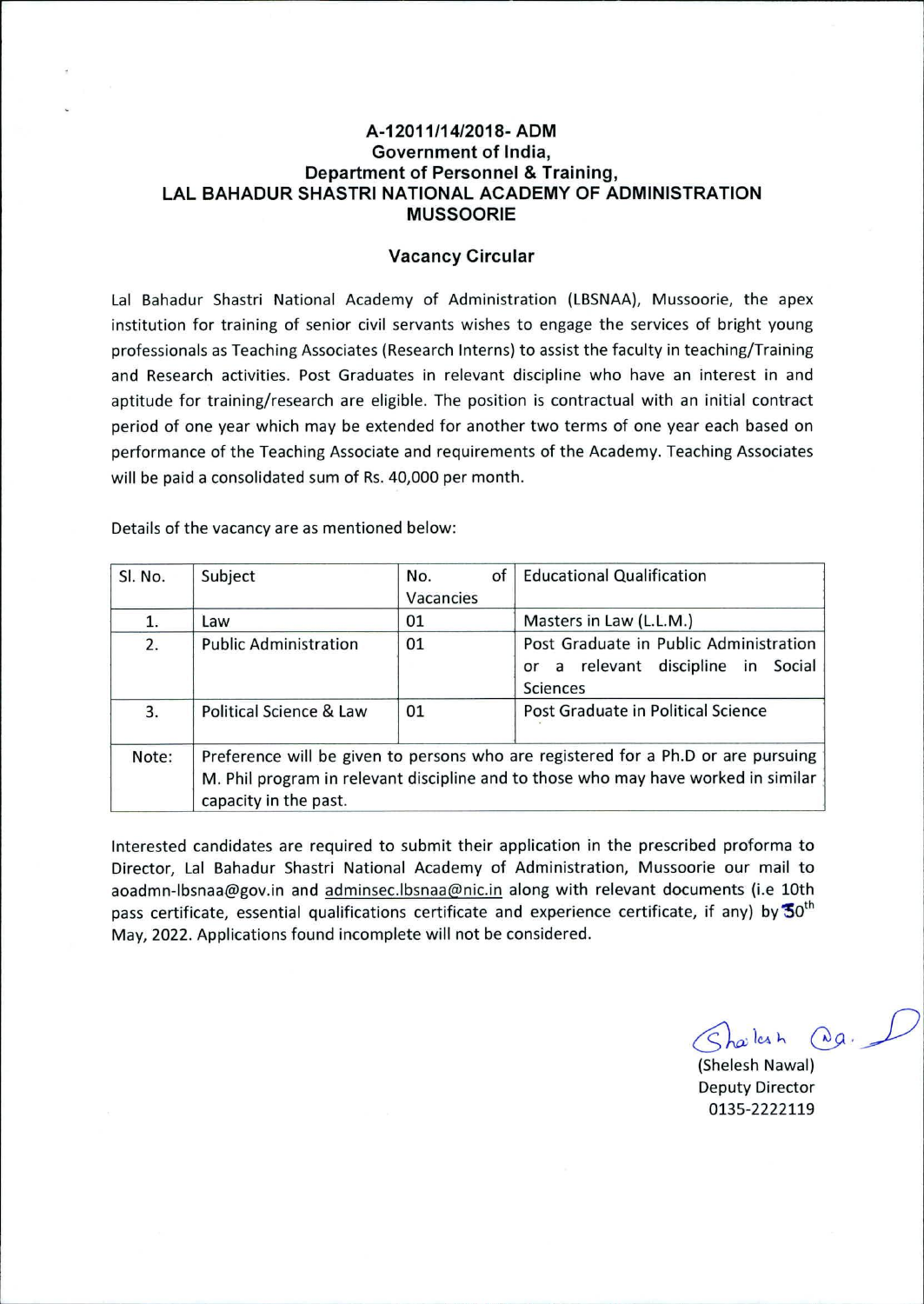Annexure I

## **Qualifications and Terms of Appointment for the post of Teaching Associate (Research Intern)**

- Post-Graduation Degree in discipline relevant to the subject i.e. (i)Law; (ii) Public i. Administration; and (iii) Political Science & with at least 55% marks and having an aptitude for academics and research.
- ii. Candidates should be proficient in use of computers.
- Preference will be given to persons who are registered for a Ph.D or are pursuing M.Phil iii. programme in relevant discipline and to those who may have worked in similar capacity in the past.
- iv. Teaching Associate (Research Intern) will be appointed on Contract for a term of one year, which may be extended by another two terms of one year each based on performance appraisal. No Research Interns (Teaching Associate) will be engaged beyond three terms in any case.
- In case work of any Interns is not satisfactory, the contract can be terminated any time v. after giving a notice of 1 month or, at the discretion of the Academy, by giving one month remuneration in lieu of the notice. An Intern may also terminate the contract after giving one month notice or payment of one month remuneration in lieu thereof.
- Research Interns (Teaching Associates) will be paid a consolidated remuneration of Rs vi. 40,000 p.m. The amount of remuneration so fixed, shall remain unchanged during the term of contract including extension, if any.
- They will be provided accommodation at academy premises (on twin sharing) on vii. payment of prescribed charges which will *be* reimbursed as actuals.
- If travel on official duty is required, Research Interns (Teaching Associates) will be viii. reimbursed travel expenses at the rates applicable to a Group **'B'** employees in Level 6 in the pay matrix.
- ix. Candidates should be below 35 years of age.

lesh adam

Shelesh Nawal) Deputy Director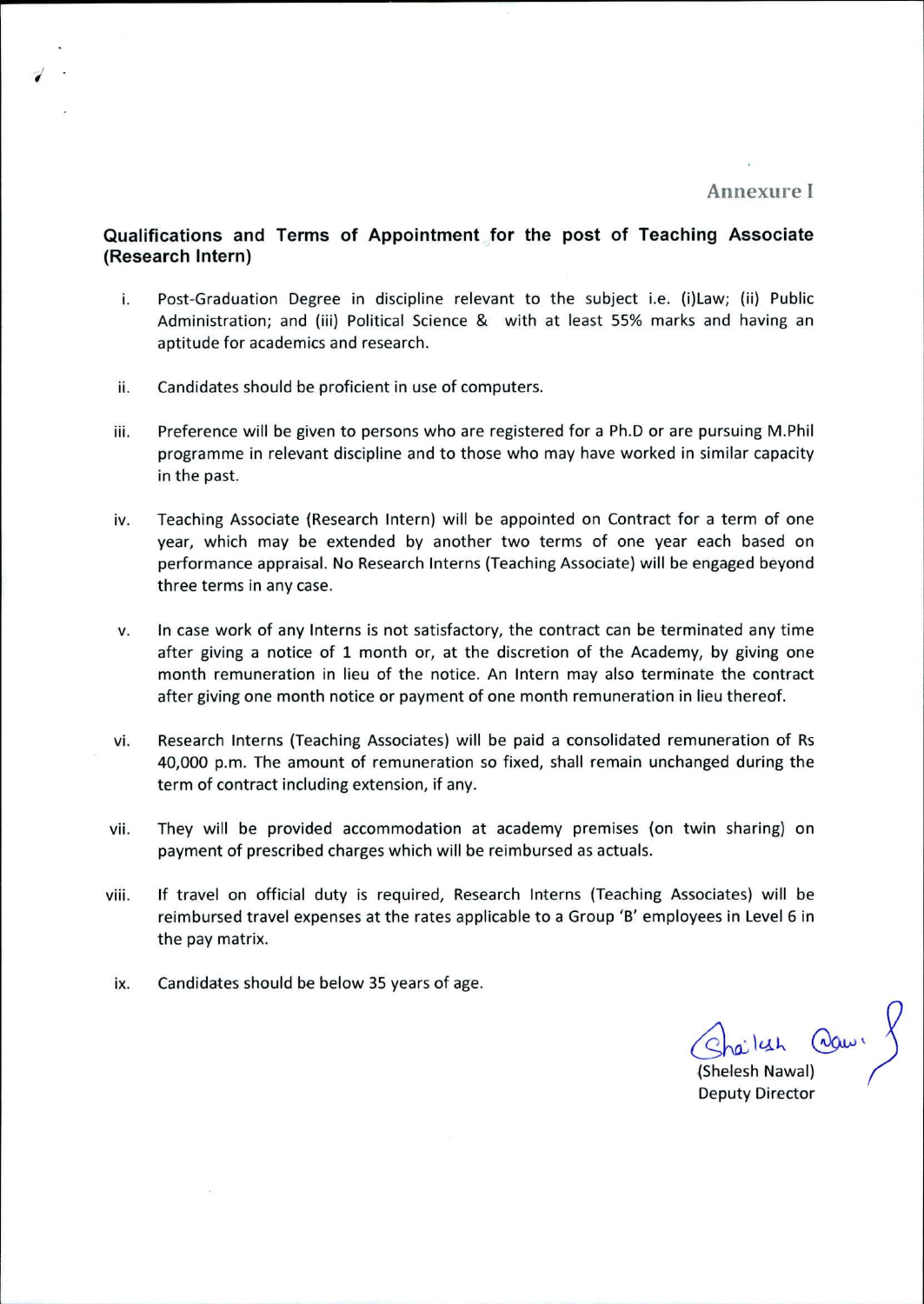# APPLICATION PROFORMA

FOR THE POSITION OF RESEARCH INTERN (TEACHING ASSOCIATE)

- Name in Block letters: 1.
- $2.$ Father's name in Block letters:
- $3.$ Gender: [Male / Female / Transgender]
- 4. Address in Block letters:
- S. Phone no. & e-mail address:
- 6. Date of Birth (in Christian era):
- 7. Personal ID No. / Aadhaar number:
- 8. PAN number:
- 9. Educational Qualifications (12" Class and above):

| SI.<br>No.     | Name of Board/University   Year of | Passing | Degree & Subjects | $\frac{0}{6}$<br>Overall<br>Marks | Distinction if any |
|----------------|------------------------------------|---------|-------------------|-----------------------------------|--------------------|
| $\overline{1}$ |                                    |         |                   |                                   |                    |
| $\overline{2}$ |                                    |         |                   |                                   |                    |
|                |                                    |         |                   |                                   |                    |
| 3              |                                    |         |                   |                                   |                    |
| 4              |                                    |         |                   |                                   |                    |

10. Are you currently registered as a student? If yes, give details. If no, please specify your current occupation.

In case you have qualified UGC NET, give details of subjects and marks obtained? 11.

passport size selfattested Photo here (not more then 3 months old)

Annexure-III